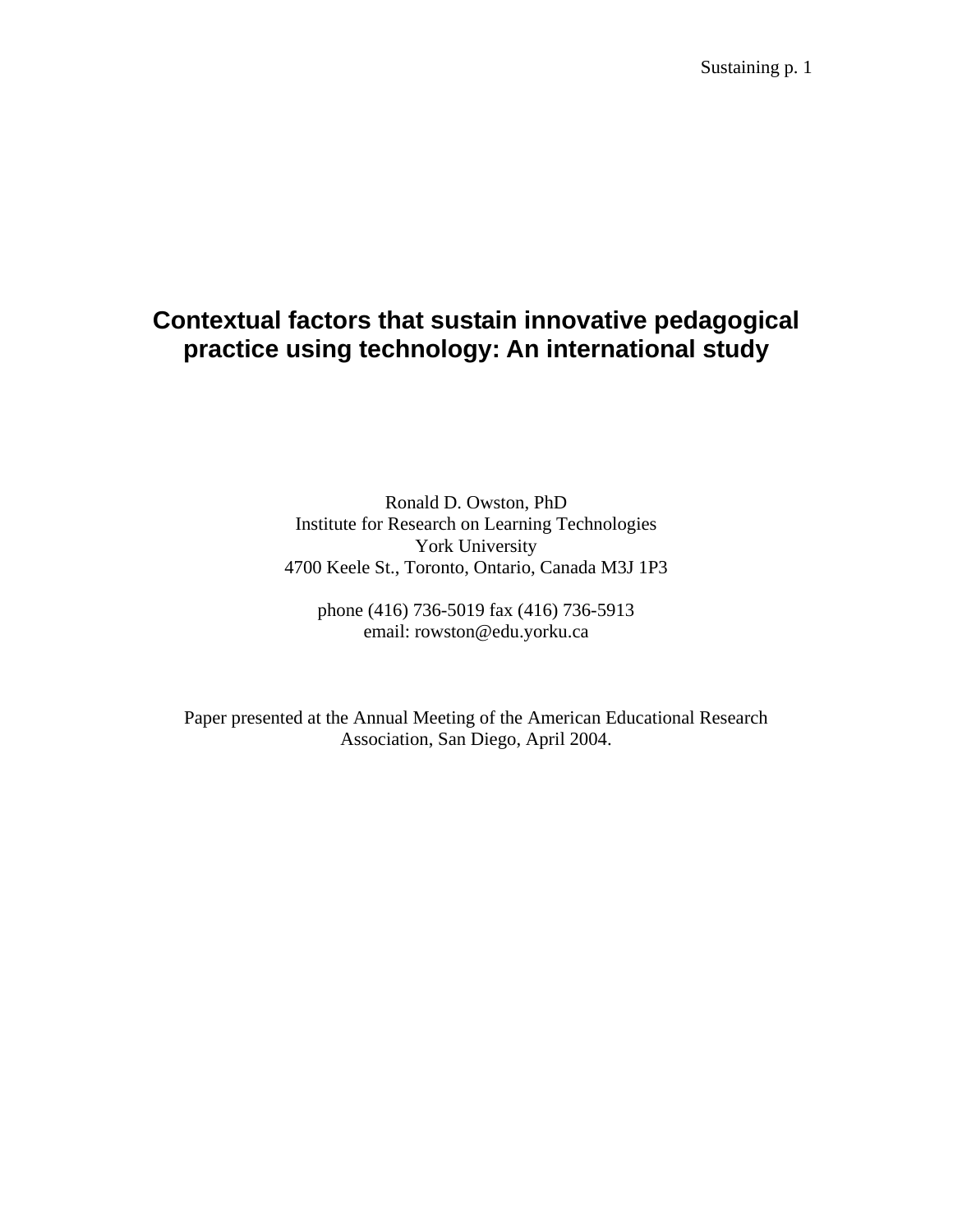# **Contextual factors that sustain innovative pedagogical practice using technology: An international study**

"*School is so beautiful—what a pity for us that it will end soon*," said Frederica, a 5th grade student at Scuola Bella Primary in northern Italy. She was talking about no longer being part of a long-standing cross-curricular technology innovation at her school. Dubbed the "Anthill" because of its extensive electronic archives of school activities, this project involves students, parents, and teachers in online discussions, opinion polls on local town issues, and international project linkages. At the end of grade 5 Frederica finishes primary school and moves on to another school.

Scuola Bella is one of 174 schools studied in the recent Second Information Technology in Education Study Module 2 (SITES-M2), a large scale research project sponsored by the International Association for the Evaluation of Educational Achievement (IEA) (see Kozma, 2003). The project examined innovative pedagogical practices that use technology in schools from 28 countries across North America, South America, Europe, Australia, Asia, and Africa. One of the main goals of the project was to investigate why certain kinds of classroom-based innovations that use technology, like the one in Frederica's school, succeed and are sustained, while others do not. This paper, in particular, reports on a sub-study aimed at developing an explanatory model for the sustainability of technology innovations.

# *Framework of the Study[1](#page-1-0)*

1

The SITES-M2 study viewed innovative pedagogical practices as embedded in a model consisting of a concentric set of three contextual levels that affect and mediate change (Kozma, 2003). First is the micro level, consisting of such factors as classroom organization and personal characteristics of the teachers and students. At the micro level, the classroom research literature (Means & Olson, 1995; Sandholtz, Ringstaff, & Dwyer, 1997; Means, Penuel, & Padilla, 2001; Schofield & Davidson, 2002) documents a strong association between technology-based practices and changes in curriculum and pedagogy. For example in many countries, the use of educational technology is part of an instructional shift toward constructivist approaches to teaching and learning within a context of school improvement or reform (Pelgrum & Anderson, 1999). Instead of focusing solely on increasing the acquisition of facts related to specific subject areas, teams of students are engaged in solving complex, authentic problems that cross disciplinary boundaries. Instead of dispensing knowledge, teachers set up projects, arrange for access to appropriate resources, and create the organizational structure and support that can help students succeed. This approach moves conceptions of learning

<span id="page-1-0"></span><sup>&</sup>lt;sup>1</sup> The author is indebted to Dr. Robert B. Kozma, Emeritus Director and Principal Scientist of the Center for Technology in Learning at SRI International, for his significant contributions to this section of the paper.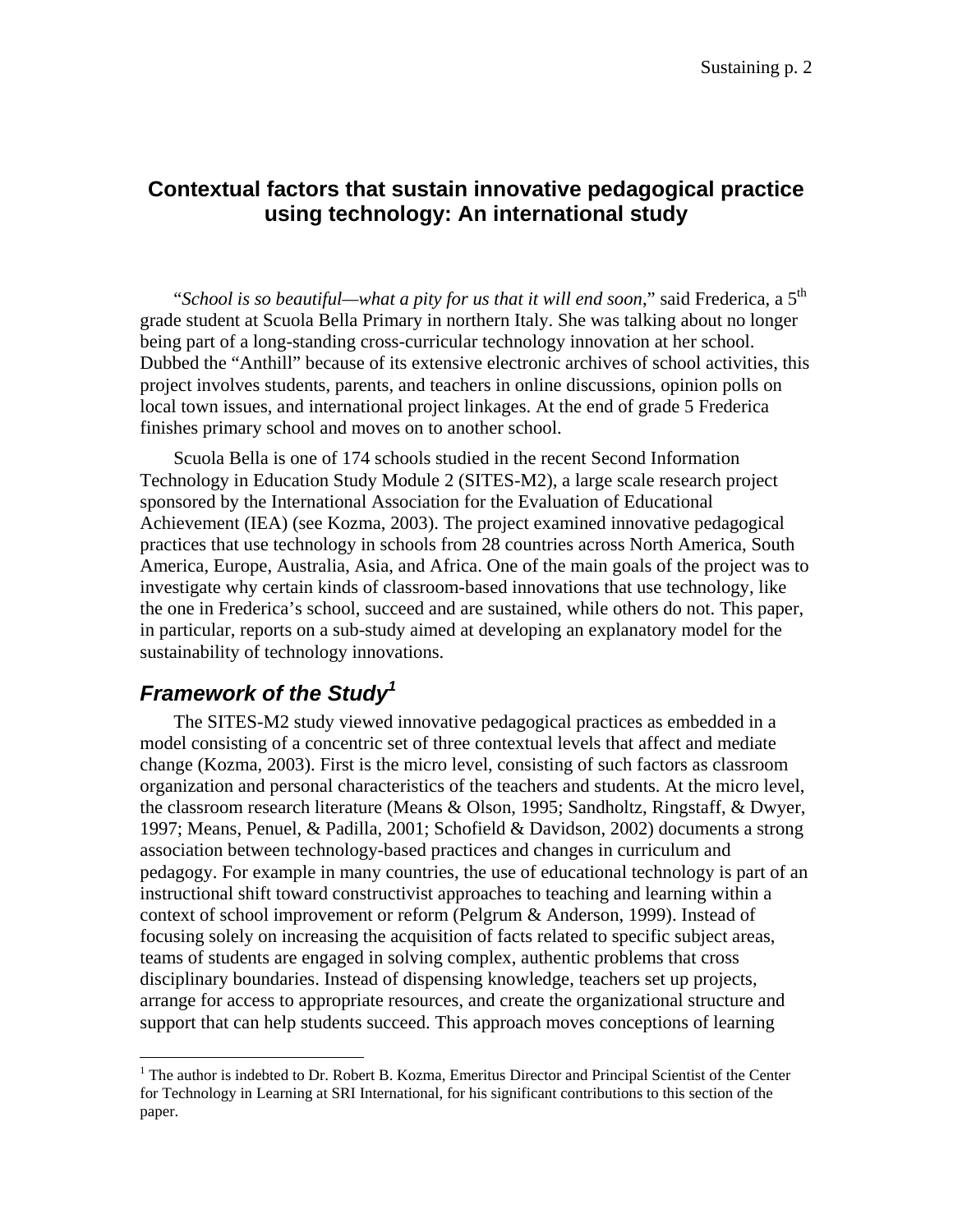beyond rote memorization of facts and procedures to learning as a process of knowledge creation. It moves school beyond the notion of place where knowledge is imparted, to one of classrooms, organizations, and societies as knowledge building communities (Bereiter, 2002; Scardamalia & Bereiter, 1994; Brown & Campione, 1994).

Subsuming the micro level is the meso level, which includes the school organization and personal characteristics of administrators and community leaders. At the meso-level, it is well known (Fullan, 2001; van den Akker, Keursten, & Plomp, 1992) that innovation benefits from leadership and a supportive organizational environment. Hence, innovative practices are likely to be part of an environment in which the school management is in favor of the practice and the practice is supported by the school organization, fits in the curriculum, and is part of the teacher's routine. In some countries, technology may be introduced as part of school improvement or reform—"a systematic, sustained effort aimed at change in learning conditions and other related internal conditions in one or more schools" (Van Velzen et al. 1985, p. 48). These efforts often involve coordinated changes in curriculum, instructional strategies, and learning focus for both teachers and students that place different demands on resource allocation and use (Louis & Miles, 1991). School improvement studies emphasize the central role of context and school culture in mediating change (Fullan, 1991, 1993; Dalin, 1994; Huberman, 1992; McLaughlin, 1993; Fuller & Clarke, 1994; Stoll & Fink, 1996). Parental involvement appears to be especially critical to ensuring success provided parents and teachers work together while recognizing the complementary role they play in the children's lives (Fullan, 2001). Indeed, there is evidence that children whose parents are involved in their schooling tend to perform better (Henderson & Berla, 1994).

Third is the macro level, which encompasses the previous two levels, and concerns state and national policies and international trends. At this level, classroom practices can be influenced by state or national policies and international trends in areas such as curriculum and assessment, professional development, and telecommunications. Although there is often a gap between national or state/provincial policies and the classroom practices they are meant to influence, practices are more likely to be affected when there is coherence between curriculum, assessment, instructional materials, and instructional guidance (Cohen & Hill, 2001). This is particularly so when teacher professional development is directly related to policy in concrete, content-specific, and instructionally relevant ways.

Beyond the national or provincial level, current theories of comparative education (Arnove & Torres, 1999) identify a fundamental tension that affects contemporary educational change. This is a dialectical tension between massive global forces that affect social relations and institutions across national boundaries and the accommodation of these forces based on local cultural, political, and historical factors. Thus, the transnational, economically driven pressures to increase educational quality and efficiency play out differently in the United States, England, and Australia (Berman, 1999) than in Asia (Su, 1999), Eastern Europe (Bucur & Eklof, 1999), or Africa (Samoff, 1999). These global forces are modified and, in some cases, even transformed in the process by which international trends are reshaped to local ends.

The model assumes that successful technology-based innovations are affected by and, at the same time, influenced by this extended set of personal, pedagogical,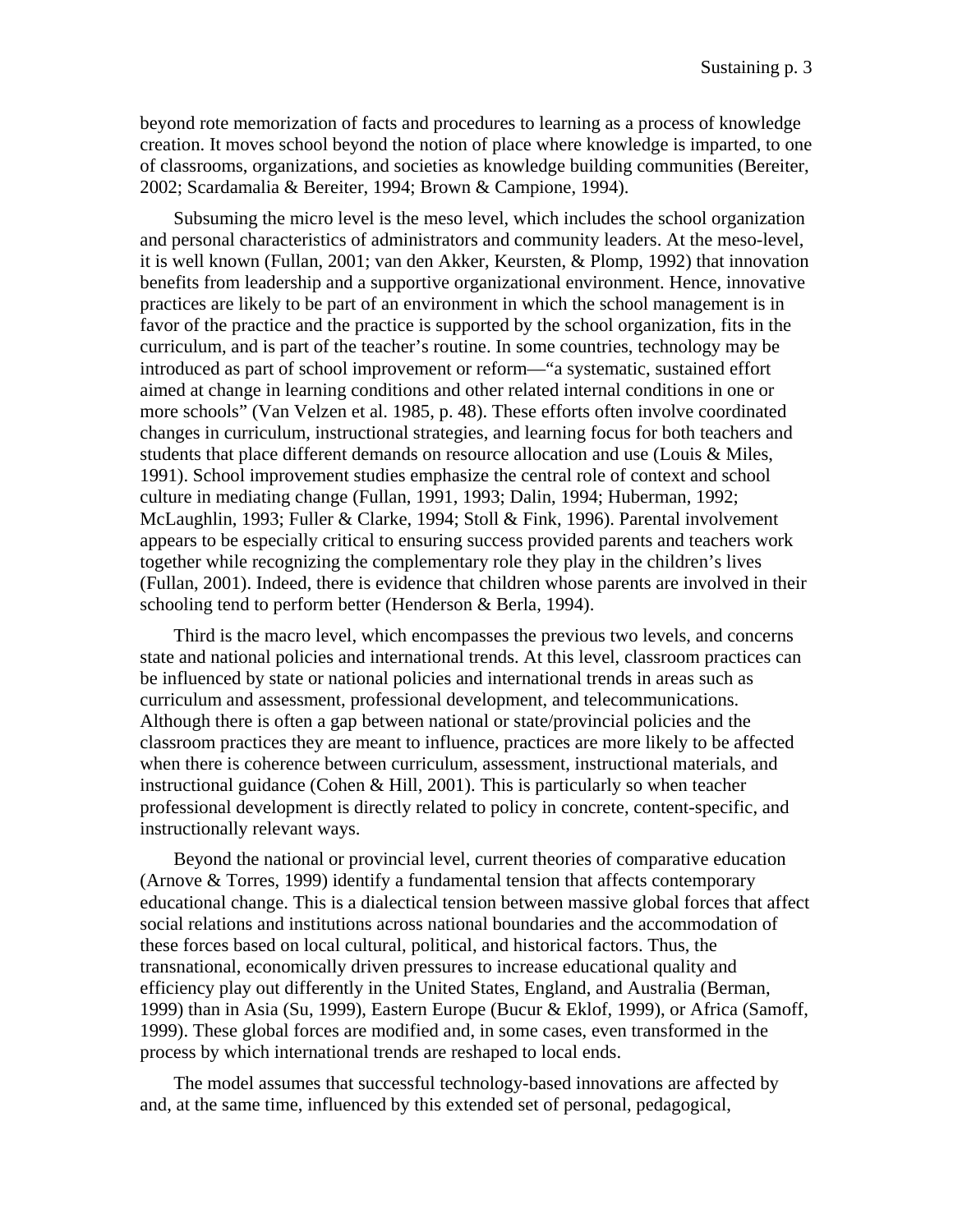curricular, and organizational factors that constitute the context of their use (De Corte, 1993; Salomon, 1991; Kozma, 1994). According to Kozma (2003) causality among these factors is not unidirectional; rather, successful practices depend on the ways the factors at these various levels fit together and reinforce each other. Classroom practices are affected by school organization and national policies, but school organization and national policies can also be shaped by successful innovations in the classroom. Consequently, underlying model is the process by which innovations are adopted and diffused. This process is a function of the above contextual factors as well as the characteristics of the change or innovation itself (Fullan, 2001; Rogers, 1995). Fullan (2001) posits that four characteristics of change are relevant: *need*, which deals with the fit between the innovation and district or school needs; *clarity* of the goals and means of achieving them; *complexity*, which concerns the extent and difficulty of the change for those implementing it; and *quality and practicality*, which is about how good the innovation is and how attainable it is. On the other hand, Rogers (1995) suggests that there are five factors related to the nature of innovations and their rate of adoption: *relative advantage*, the degree to which an innovation is perceived as better than the idea it supercedes; *compatibility*, the extent to which it is consistent with existing values, experiences, and needs of adopters; *complexity*, how difficult it is to use and understand; *trialability*, the degree to which it can be experimented with on a limited basis; and *observability*, the degree to which the results of the innovation are visible to others. Despite their extensive writings on the change process and the similarities between their analyses of the nature of innovations, neither Fullan nor Rogers cite each other's work. Fullan's complexity and need are similar to Rogers' concepts of complexity and compatibility respectively, however they diverge in their views on the remaining factors.

What is not clear from the literature is the relative importance of the factors that affect the sustainability of innovations; nor is it clear how the various factors relate to each other. Moreover, the innovation literature deals with innovations more generally, and does not refer to specifically to technology-based learning contexts. Are the factors that Fullan and Rogers posit relevant to these contexts? Are there additional factors that are unique to these contexts? What is the relative importance of these factors for technology-based contexts? These are the questions that this study explored through the development of a contextual model derived from studying international cases of technology-based innovations.

# *Methodology*

The 174 schools that participated in SITES-M2 were selected through a nomination procedure by a national panel of experts formed specifically for the study in each country. Selection criteria were that (1) the innovation should show evidence of significant changes in roles of teachers and students, the goals of the curriculum, assessment practices, and/or the educational materials or infrastructure; (2) technology must play a substantial role; (3) preferably there would be evidence that the innovation is associated with positive student outcomes; (4) the innovation should be sustainable and transferable; and (5) the innovation meets national criteria for what is deemed innovative teaching practice. Common research protocols were developed by the international coordinating committee in collaboration with national research coordinators in each county, who were typically ministry of education personnel or university researchers.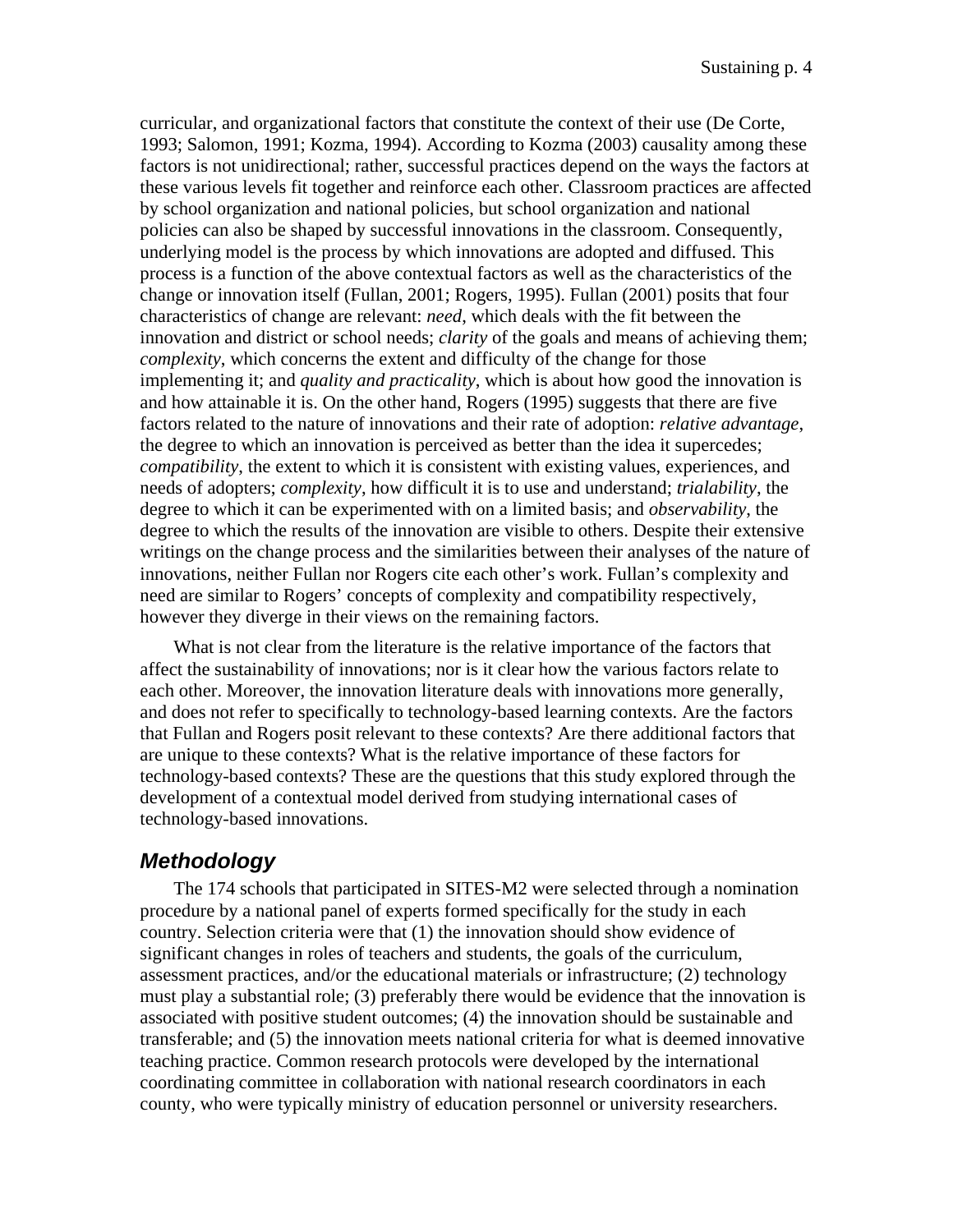These protocols specified that on-site visits of one week per school were to be conducted; that lead teachers, principals, parents, and students be interviewed using common instruments developed for the study; and that classroom teaching be observed using common guidelines; and that local documents be collected. Descriptive reports were written for each school by research teams headed by the national research coordinator in each country. These reports had a common template that prescribed what was to be described and illustrated about the innovative practices. A quality control system was employed whereby the international coordinating committee provided "friendly critiques" of all reports, and national research coordinators critiqued each others' reports for adherence to the report guidelines and issues such as comprehensiveness of the presentation, potential bias, and the warranting of assertions. The reports had a face sheet attached that provided a quick overview of salient characteristics of each case such as the grade level, subject area, type of curricular change involved, teacher classroom activities reported, student classroom activities reported, type of technology used, reported impact, and presence of evidence of sustainability and transferability of the case. The face sheets were coded by the international coordinating committee who, in turn, asked national research coordinators to verify the accuracy of the coding.

From this larger group of 174 cases 59 had evidence of both sustainability and transferability as indicated by the face sheets. Sustainability was operationally defined as the innovation having carried on for a period of more than two years without extra fiscal resources; transferability was defined as the innovation having been adopted in its essential form by another grade in that school, school, or school district. This set of 59 cases served as the data source for the present study.

A grounded theory approach (Glaser & Strauss, 1967; Strauss & Corbin, 1998) was taken as the goal was to derive a model of sustainability based on the 59 cases selected. This qualitative analysis approach provides a means to build from systematically gathered and analyzed data explanatory frameworks that specify relationships among concepts. Because grounded theory is developed from actual raw data, Strauss and Corbin (1998) maintain that the resulting theory is more likely to resemble "reality" and offer "insight, enhance understanding, and provide a meaningful guide to action" (p. 12). Grounded theory researchers typically begin with an area of study and allow theory to "emerge" from their data; however, the data analysis for this study was also guided by the conceptual framework described above that pointed to key contextual factors *a priori*.

The constant comparative method was used to analyze the selected cases and build a theoretical model for sustainability, following steps outlined by Bodgan and Biklen (1998, p. 67-68). This iterative method began with looking for key issues, recurrent events, or activities in the data that became categories of focus. The data were further examined for more incidents of the categories of focus, with an eye to seeing the diversity of the dimensions under the categories. An attempt was then made to describe and account for all the incidents in the data, while at the same time continuing to search for new incidents. The data next were worked with to discover basic social processes and relationships in the emerging model. Finally, the model was finally tested to see if it accounted for the data through additional sampling, coding, and writing.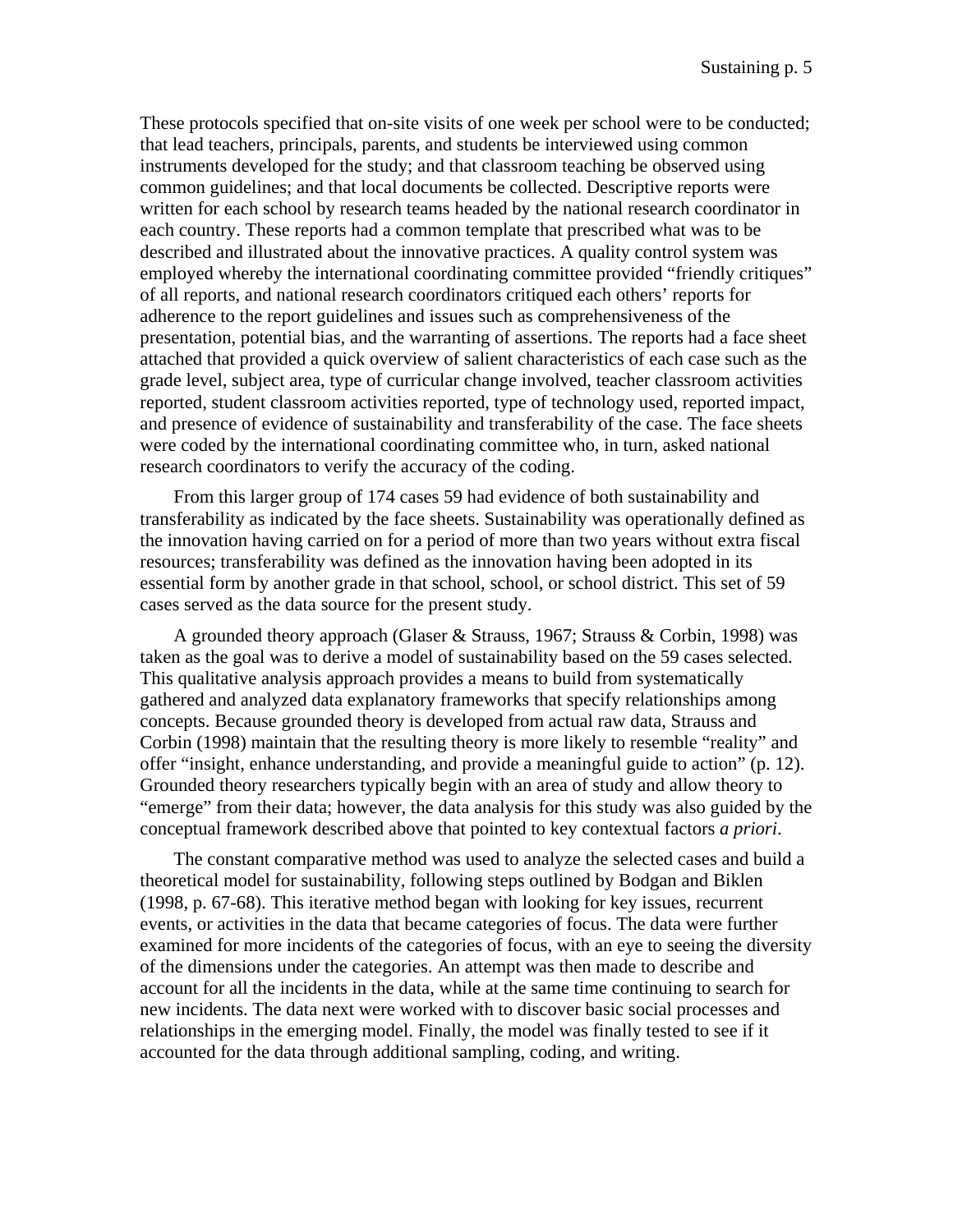### *A Model for Sustainability of Classroom Innovation*

The model of sustainability that emerged from the case analysis is illustrated in the figure below. It is comprised of two sets of conditions underlying sustainable innovative teaching practices using technology—one set labeled *essential*, the other *contributing*. These are represented by "E" and "C" respectively in links between factors. Essential conditions were defined as those that my analysis found were necessary, but not sufficient, for innovations to be sustained. Evidence of these factors was found in *all cases* in the sample. Contributing conditions were those that I found facilitated the sustainability of innovations. These factors appeared in *50% or more* of the cases, an arbitrarily chosen criterion that I believed justified their inclusion in the model. The essential and contributing factors are now described.



#### *The Essential Role of Teachers*

Most fundamental to sustaining an innovation is teacher support, for without this, the innovation simply cannot occur. All of the cases I studied cited instances of how supportive teachers were of their classroom innovations. Typical was the principal of an Israeli secondary school who stated: "*the key to the sustainability of the innovation is the teachers, their willingness and readiness to take part*." He went on to describe how teachers became "hooked" on their innovation and saw this form of commitment as one that will even transcend shortfalls in resources. The school's innovation, known as the Peace Network, brought together students from Palestinian and Arab Israeli schools in online forums to foster cross-cultural understanding. The project culminated in face-to-face meetings of the students, where its success was demonstrated as there were none of the tensions normally found when bringing students of these diverse cultures together.

What seems to make teachers commit to an innovation according to the case report of a Canadian elementary school is: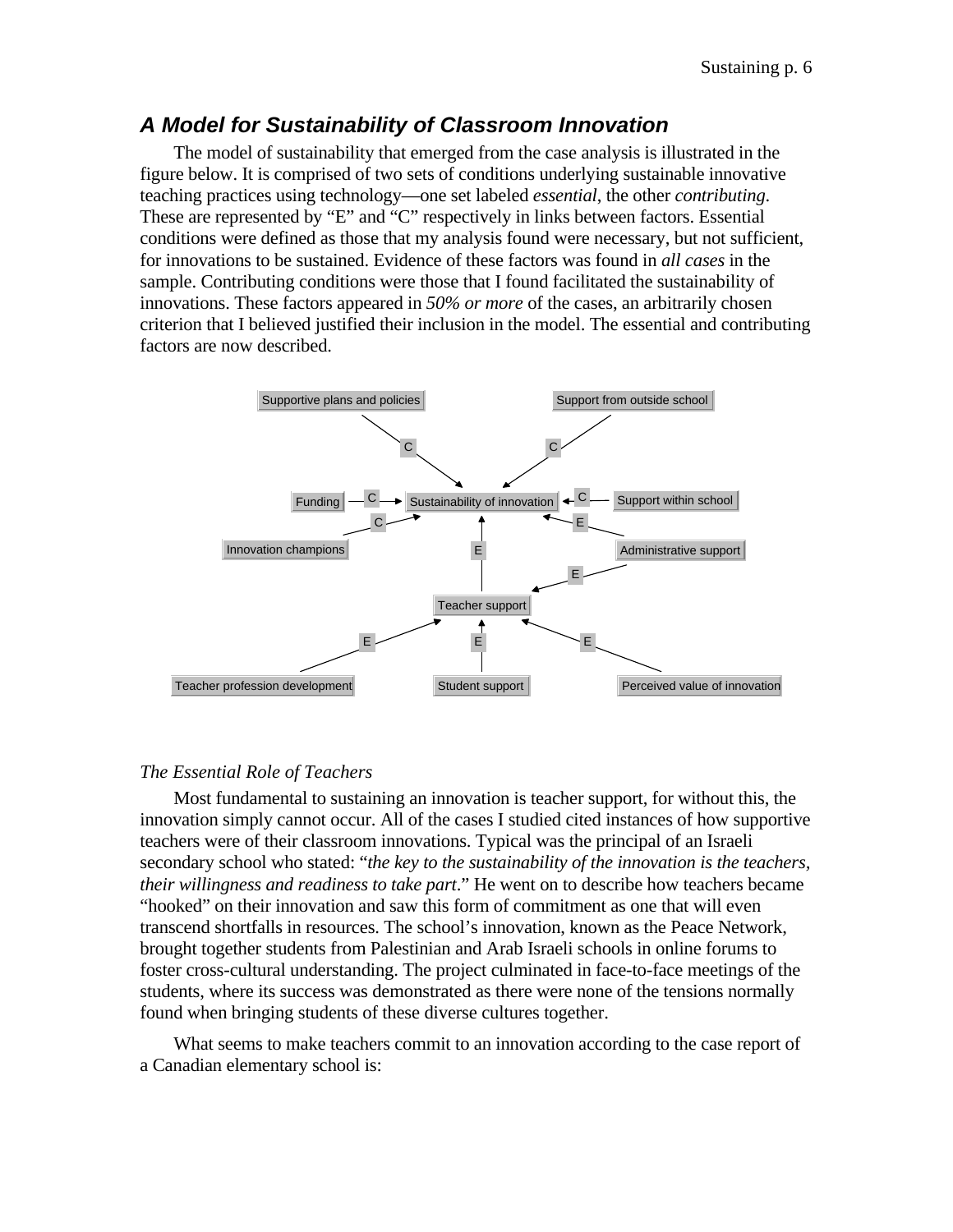… the professional and personal satisfaction they derived from being able to teach in what they found to be a more meaningful and effective manner, and from seeing the positive impact their work was having on students.

This school took a cross-disciplinary, inquiry-based curricular approach that integrated technology and focused on projects in areas of relevance to the students, their families, and the local community.

Many other case reports cited the positive attitude of teachers as an essential element of sustainability as well. For example, in the report for a primary school in The Netherlands, teachers were cited as being "enthusiastic about the innovation," had taken ownership of it, and wanted to continue developing teaching materials even though the technology coordinator who led the innovation was leaving the school. This school's innovation, which saw students developing multimedia projects for publication on the Web, significant improvement was reported in student collaborative skills and engagement in their work compared to traditional methods. Teachers at an upper secondary school in the Philippines were also very positive about their innovation on animating Filipino literature with technology, and wanted it to continue even if the school's agreement with an external educational resource and service provider is terminated. Similarly, the Comenius project in a German secondary school that used the Internet to connect with schools in other parts of the country—and with those in Finland, Great Britain, France, and Poland—became so ingrained into the school's culture that teachers said they wanted to continue it even without funding and support from its sponsor, the European Union. In this project, students collaborated with peers in other schools on tasks such the joint writing of a novel. The case reported significant improvement is students' foreign language and geography skills.

School reform leaders often assume that teacher support will always be forthcoming simply because they themselves are convinced of the value of the innovation they are introducing. I found that this definitely was not the case. Teachers have to believe that what they are doing in the classroom has merit. Knowing that they are engaged in a very worthwhile activity, I found that teachers approach their innovative practice with high levels of motivation and determination to sustain it despite the inevitable setbacks and difficulties of implementing any technology-based program. This essential factor, which I labeled "perceived value" in the model, is a combination of what Rogers (1995) calls the "relative advantage" and "compatibility" of an innovation. In Rogers' terms an innovation will be adopted more rapidly if it is seen as better than what it supercedes and if it is compatible with the existing values, past experiences, and needs of the adopters.

Teachers in the SITES-M2 study tended to express their views on the value of their innovations in terms of the how it affects their students. In another case report, this time of a lower secondary school in England, student benefits were succinctly described: "Teachers noted that the children involved in the E-pals project developed improved attitudes to school work, better communications skills, increased motivation, and raised awareness of the world of work." Through this project students from low income families were mentored via e-mail by employees at a nearby mobile phone factory. The point I wish to emphasis here is that teachers *believed* that their innovation was of value. Whether there is convincing evidence to support their beliefs is another matter. My contention is that teachers' beliefs led to them wanting to carry on with their innovation after initially trying it. Ultimately, teachers will question their beliefs if there is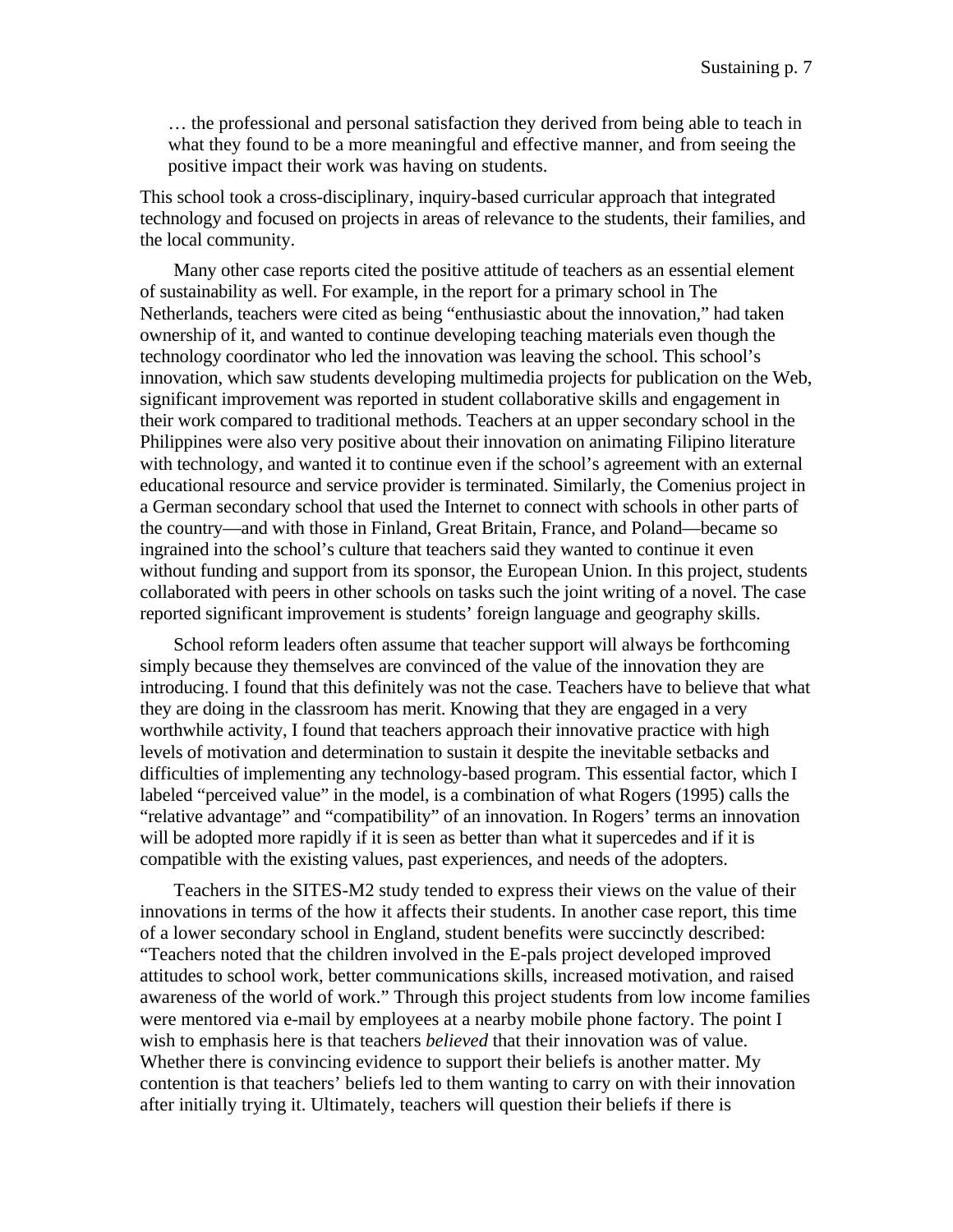contradictory evidence, but this belief appears to be a necessary factor to lead teachers to persist with their innovation.

For an innovation to be successful teachers need to learn new skills—and equally as important they may need to unlearn beliefs about students or instruction that have dominated their professional careers(Darling-Hamilton & McLaughlin, 1996). Thus teacher professional development is at the heart of sustaining an innovation. My analysis supports this view and classifies professional development as an essential factor in the sustainability model. The manner in which teachers acquire their knowledge and skills—be it through pre-service teacher education programs, formal professional development courses, learning in informal groups with colleagues, or self-study—is not distinguished in the model. I use the term professional development in the very broadest sense to indicate that teachers need to have or acquire technical competencies and other related pedagogical knowledge and skills to implement sustainable technology-based innovations. Important to note is that teacher professional development should not necessarily be thought of in terms of formal courses because informal learning and learning on the job with peers can be equally if not more powerful (Hiebert, Gallimore, & Stigler, 2002). There were exciting examples of this in schools from Canada, Israel, Singapore, and the United States; however traditional workshops and short courses tended to prevail in most countries' cases.

#### *The Principal as Gatekeeper*

Support from the school principal is another essential factor that contributes to sustainability according to the model. Of the 59 cases in the sample, 7% had leaders classified as "neutral" toward the innovation, 66% were "supportive" but not directly involved, and 27% of the cases had leaders "actively involved" in the innovation. Neutral leaders, as the term suggests, tend to be passive towards innovations in their schools, neither promoting nor discouraging them. An example of a neutral leader was the principal of a Russian secondary school. The principal said that he does not "*…prevent the innovation. But I cannot insist on [teachers participating] because they are overloaded with work.*" At the same time the principal acknowledged that changes "*are coming: the demands of parents are growing... in the near future, I suppose, they will insist on changing the teaching and learning practice.*" Supportive principals, on the other hand, were proactive in establishing conditions for the innovation to flourish. Typical was the principal at an upper secondary school in England who saw himself being "*a manager with a charge of facilitating, stimulating and encouraging both staff and students to extract the full potential of individual students*" in using the school's innovative student database tracking system that stored all informal and formal test results and facilitated development of individual programs and targets for students. The third category, the actively involved leader, is frequently the visionary behind the school's innovation, identifies personally with the innovation, often persuades and cajoles others to adopt his or her vision, and models the use of technology in daily work. Said the principal of a private girls' school in the Philippines who was this type: "*I cannot push as much unless I myself see its value. I cannot facilitate the learning process unless I'm a learner myself.*" She believed that by being at the forefront of change herself, she would encourage teachers to strive to look for new ways to incorporate technology in the mathematics and science curriculum, which was the focus of the innovation.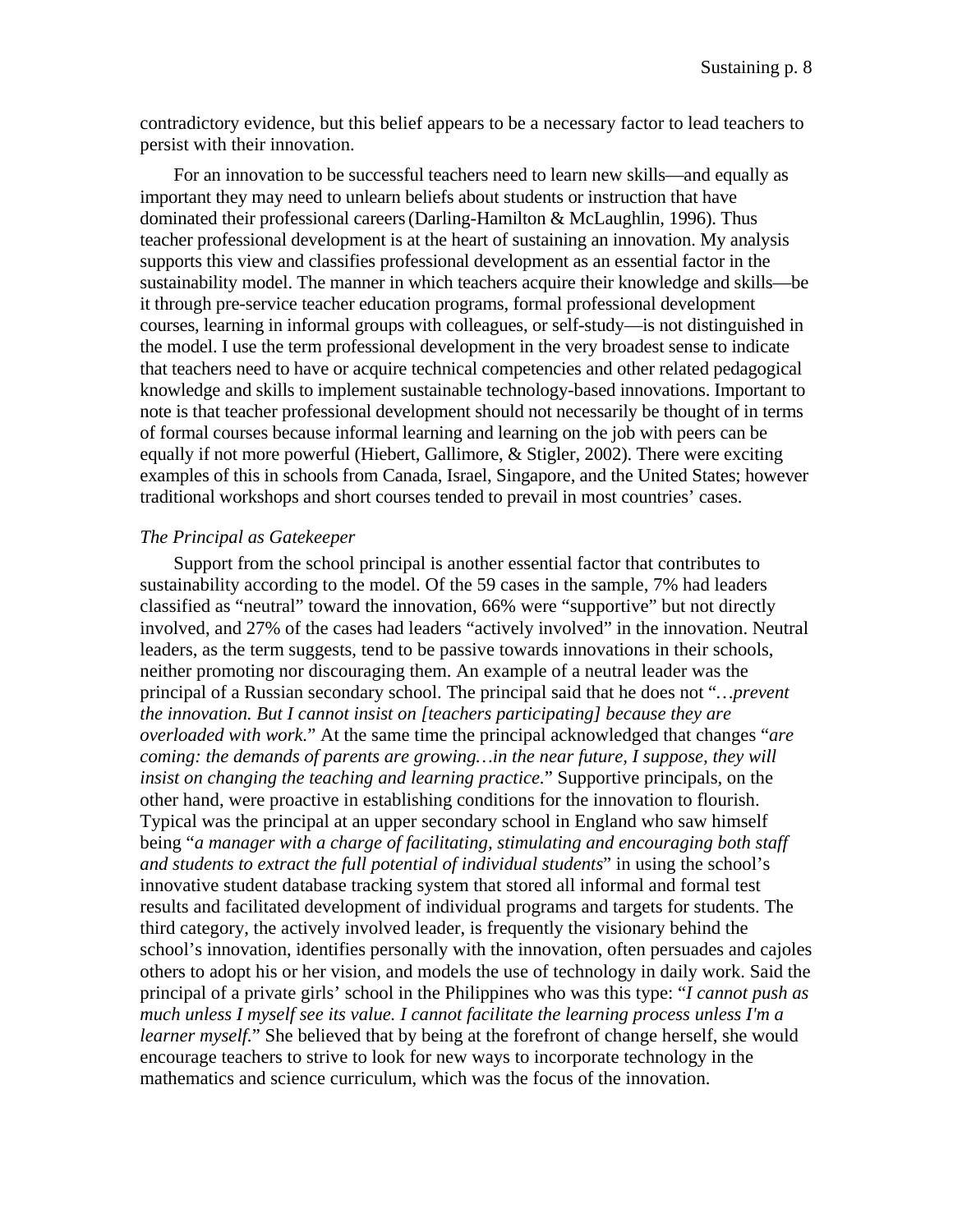Of special note is that no principals resisted nor discouraged the innovation in their school. This is perhaps not too surprising because if the principal did not at least tacitly approve of the innovation it would be very difficult for it to flourish in the school. It suggests that, as a minimum, principals play a "gatekeeper" kind of role in sustaining the innovation by approving of its existence and not undermining it.

#### *The Often Neglected Role of Students*

Students are often neglected in the school reform literature even though they are the entire reason why schools exist! My research dramatically illustrates the essential role students play in motivating teachers to sustain an innovation.

All cases that I examined contained comments that students were supportive of the innovations in their schools. In fact, the adjective "enthusiastic" was used repeatedly by report authors. For example, the physics teacher in a Thai secondary school commented that since the introduction of technology: "*The children want to attend class more than before. They are eager, enthusiastic, and want to use computers to search for knowledge."*  And in Netlibris, a project that joins a primary school and a lower secondary school in Finland for students to share ideas online about literature, students are "really interested in literature and they are very motivated, enthusiastic and they learn easily" according to teachers.

On the whole I concluded that student support—and indeed enthusiasm—for the local innovation played an essential role in motivating teachers to continue to carry out and improve the innovation. Teachers want to do what is best for students to enhance their learning. If they believe that students are benefiting from and are supporting a particular innovation, they in turn will be willing to devote the additional time and effort required to maximize the advantage brought on by the innovation. Metz (1993) provides a plausible explanation for a phenomenon like this in terms of teacher intrinsic rewards. She argues there are so few extrinsic rewards gained by merit or persistent effort in teaching that teachers turn to intrinsic rewards for establishing job satisfaction. The most influential intrinsic reward comes from student cooperation and success. Therefore, teachers are bound to invest time and effort into activities that lead to student accomplishment.

## *Contributing Conditions for Sustainability*

More diffuse are the contributing conditions for sustaining an innovation. I identified four main conditions in the model, but I make no claim that these are exhaustive. Support for the innovation from others within the school and external to the school are two of the conditions. Inside support may come from other teachers not directly involved in the innovation, whereas outside support may come from peers, parents, school district officials, municipal leaders, or ministry of education personnel. Both groups of actors tend to provide recognition and validation of a teacher's efforts. Most innovations seem to have a "champion," an individual who provides leadership and direction to the initiative so that it is sustained. The innovation teacher may be the champion, or it may be a technology coordinator, another teacher, or the principal. Funding plays a hand in sustaining innovations, too. Many innovations are provided with extra start-up funds, and when this funding is inevitably withdrawn, the stronger innovations tend to survive when the essential conditions for sustainability are met. The final contributing condition for sustainability is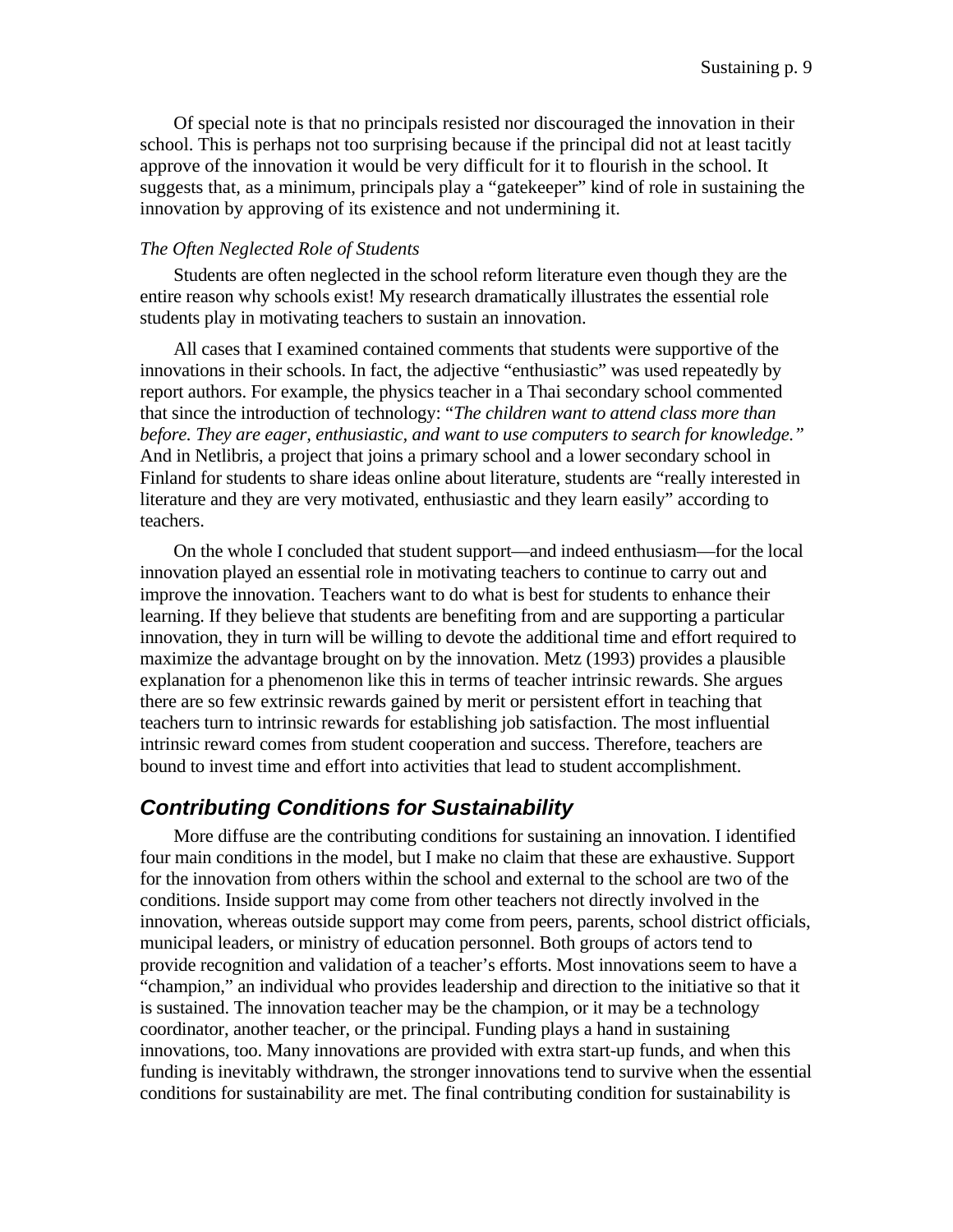the presence of school, school district, or national policies and plans that support the innovation. While many innovations function successfully in the absence of policies or plans, those that have a supportive framework are more likely to endure according to my analysis. I found that national technology policies and plans that provide special funding for hardware, software, school network infrastructure, and teacher professional development were more closely linked to sustainable innovations than other types of policies.

Notably absent from the model are issues of technical support and adequate reliable computer hardware, factors that are frequently cited in the literature as critical to the sustainability of innovations (e.g., Means & Olson, 1995). Although these issues were raised in cases I examined none considered them as a significant threat to the sustainability of their innovation, so they were not included in the model.

## *Summary and conclusions*

The model developed in this study for sustainable innovations should not be considered as definitive. It is grounded in an analysis of 59 cases from the SITES-M2 study, and hence, represents the "best fit" for the cases. Nevertheless, it provides a starting point for discussion and conjecture about the reasons why some technology-based innovations fail while others flourish. What emerged in the model were two sets of conditions: those that are essential and those that contribute to sustainability. The foremost essential requirement for sustainability in the model is teacher support of the innovation. Support from the school principal and students is also essential, as is the need for teachers to perceive innovation to be of value and for teacher professional development. The contributing characteristics of the model consist of support from others in the school and from external sources including parents, school administrators, and other organizations; innovation champions; financial factors; and supportive policies and plans.

Overall, the findings agree with Fullan (2001) in that three categories of factors characteristics of change, local characteristics, and external factors—affect the continuation of innovations. First, with regard to the characteristics of the change or innovation itself, there was evidence of Fullan's *need* and *practicality*, and for three of Rogers' (1995) five factors: *compatibility, relative advantage,* and *observability*. Stated in terms of the cases studied, the innovation had to be one that fit with the goals of the teacher and, better still, with those of the school (need); it had to be achievable within the constraints of the school in terms of resources and facilities (practicality); teachers had to feel comfortable with the pedagogical approach used in the innovation (compatibility); they had to believe that students were benefiting more from the innovation than past practices (relative advantage); and the recognition that came from the innovation being seen by others tended to motivated teachers to continue with it (observability). The findings do not suggest that the remaining factors of *clarity* (Fullan), *complexity* (Fullan; Rogers), or *trialability* (Rogers) are unimportant. I merely note that they did not emerge as being influential in the cases studied. The reason they did not surface may be related to the fact that in almost all of the cases I examined, teachers voluntarily undertook their innovations, developing the innovation themselves or adopting one they fully understood from another teacher. Another possibility may have been the design of the study that took a "snapshot" of the innovation over a one- to two-week period and the data collection procedures were unable to capture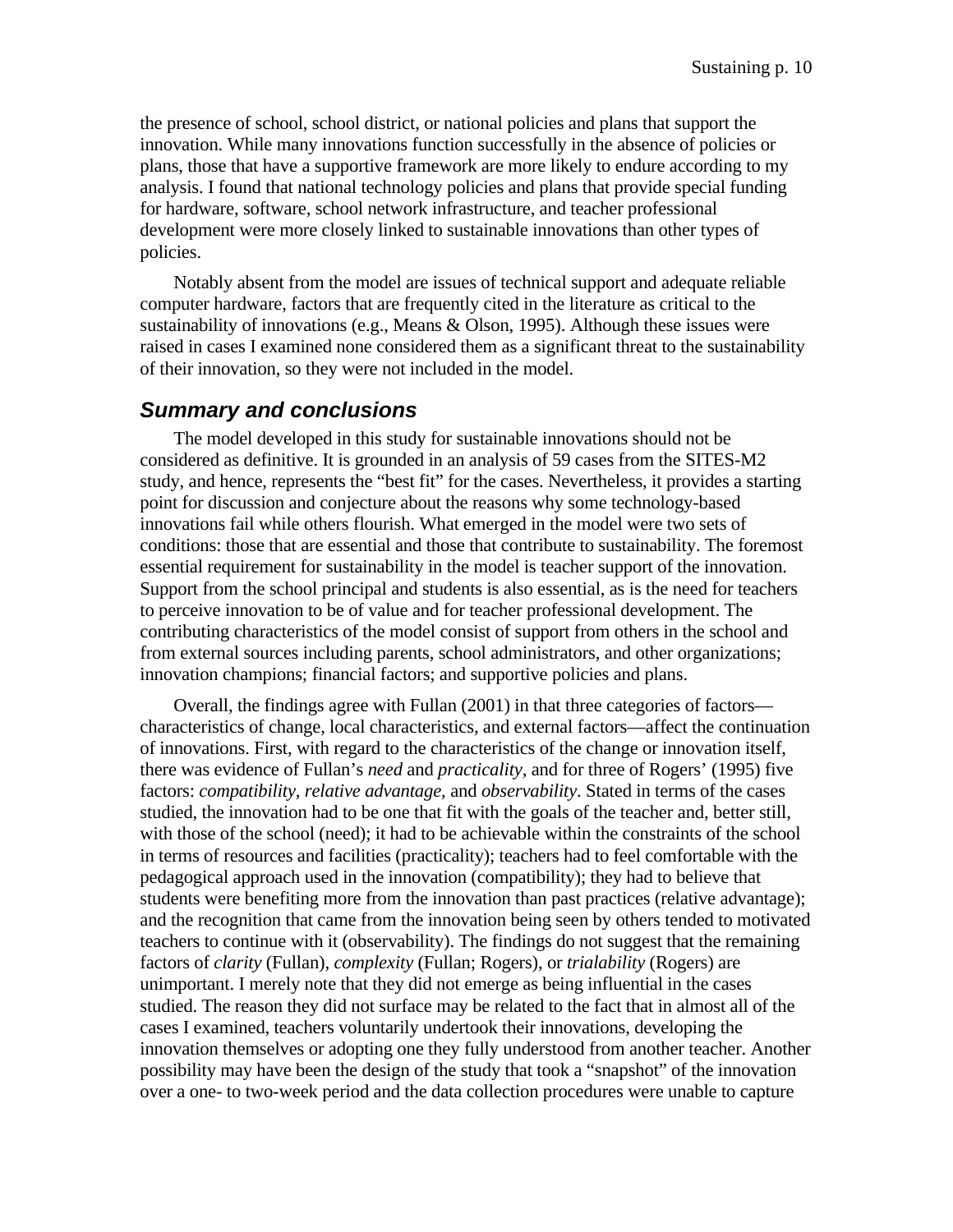changes over time. Therefore, matters related to how clear the goals were, how complex the innovation was, and whether it could be experimented with in parts were not particularly influential.

As for the local characteristics of the innovation, clearly the teachers, the principal, the school district, and the community all play roles in sustaining the innovation. As stated above teacher support is absolutely essential for classroom-based innovations to be successful. Teachers need to be supported in their professional learning. A variety of professional development approaches in use in the cases studied, however most common were traditional models of professional development based on "delivery" of technical skills to teachers, which current research suggests is not the most effective approach (*e.g*., Hiebert, Gallimore, & Stigler, 2002). Principals, at a minimum, needed only tacitly approve of the innovation. Most principals, however, took a more pro-active role, and I saw evidence of both the traditional visionary and the enlightened leader described by Senge (1990). Direct community and district involvement was relatively limited in the set of sustainable cases. They mostly gave only passive support to the innovation, or in the case of some districts (or equivalent in countries not having school districts), provided funding for the innovation. One characteristic not specifically raised is Fullan's (2001) description of local characteristics, but significant in this study, is student support. While Fullan would not deny their importance, he does not specifically cite students as a factor affecting continuation of innovations as my analysis does. Another characteristic not referred to directly by Fullan is the teaching and learning environment. While the findings suggest a possible link between certain teacher and student practices and sustainability, the area is ripe for further exploration and research.

With regard to Fullan's third category, national ICT policy and plans were the most prevalent external factor affecting sustainability. These policies and plans typically provided special funding for hardware, software, and network infrastructure in schools, and to a lesser extent for teacher professional development. Moreover, they provided an added rationale to support and give priority to local ICT-based innovation. A less common external factor that I found was partnerships with universities and the private sector, although where partnerships were present they were cited as being critical to the success of the innovation.

In conclusion, our goal should be to make all schools as inviting for their students as Frederica's. Clearly, as this research demonstrates, the process starts with involving teachers—and ideally the principal—in the design of the innovation so that they see how it can help solve a problem for them or improve student performance. Then both before and during implementation teachers need regular professional development opportunities to share ideas with colleagues, reflect on implementation issues, and learn more about the innovation itself. But unless teachers ultimately see students benefiting from an innovation or other evident advantages of the innovation, the likelihood is small of them being motivated to sustain it even with extra funding, equipment, support from others inside or outside of the school, or policy directives.

### *References*

Arnove, R., & Torres, C. (1999). Introduction: Reframing comparative education— The dialectic of the global and the local. In R. Arnove & C. Torres (Eds.), C*omparative*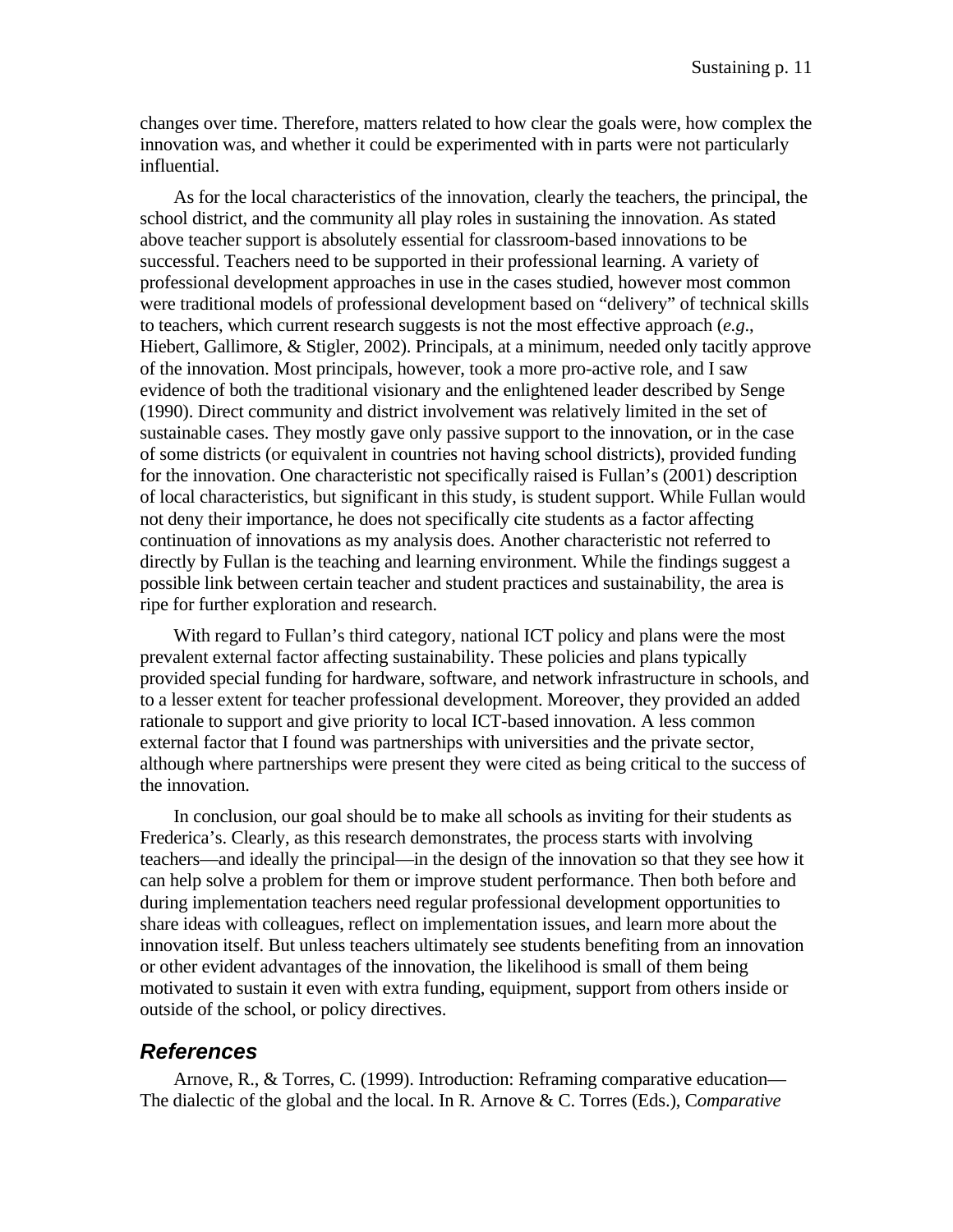*education*: *The dialectic of the global and the local* (pp. 1-23). New York: Rowman & Littlefield.

Bereiter, C. (2002), *Education and the mind in the knowledge age.* Mahwah, NJ: Erlbaum.

Berman, E. (1999). The political economy of educational reform in Australia, England and Wales, and the United States. In R. Arnove & C. Torres (Eds.), *Comparative education: The dialectic of the global and the local* (pp. 257-282). New York: Rowman & Littlefield.

Bogdan, R., & Biklen, S. K. (1998). *Qualitative research for education: An introduction to theory and methods* (3rd ed.). Boston: Allyn and Bacon.

Brown, A., & Campione, J. (1994). Guided discovery in a community of learners. In K McGilly (Ed). *Classroom lessons: Integrating cognitive theory and classroom practice* (pp. 229-270). Cambridge, MA: MIT Press.

Bucur, M., & Eklof, B (1999). Russia and Eastern Europe. In R. Arnove & C. Torres (Eds.), *Comparative education: the dialectic of the global and local* (pp. 371-392). New York: Rowman & Littlefield.

Cohen, D., & Hill, H. (2001). *Learning policy: When state education reform works.*  New Haven, CT: Yale University Press.

Dalin, P., (1994). *How schools improve: An international report.* London: Cassell.

Darling-Hamilton, L., & McLaughlin, M. W. (1996). Polices that support professional development in an era of reform. In M. W. McLaughlin & I. Oberman (Eds.), *Teacher learning: New policies, new practices* (pp. 202-218). New York: Teachers College Press.

De Corte, E. (1993). *Psychological aspects of changes in learning supported by informatics.* Paper presented at the meeting on Informatics and Changes in Learning, Gmunden, Austria.

Fullan, M. G. (2001). *The new meaning of educational change* (3rd ed.). New York: Teachers College Press.

Fuller, B., & Clarke, P. (1994) Raising school effects while ignoring culture? Local conditions and the influence of classroom tools, rules, and pedagogy. *Review of Educational Research, 64(1),* 119-157*.* 

Glaser, B. G., & Strauss, A. L. (1967). *The discovery of grounded theory: Strategies for qualitative research*. Chicago: Aldine.

Henderson, A., & Berla, N. (Eds.). (1994). *A new generation of evidence: The family is critical to student achievement*. Washington, DC: National Committee for Citizens in Education. (ERIC Document Reproduction Service No. ED375968).

Hiebert, J., Gallimore, R., & Stigler, J. W. (2002). A knowledge base for the teaching profession: What would it look like and how can we get one? *Educational Researcher, 31*(5), 3-15.

Huberman, M. (1992). Critical introduction. In M. Fullan (Ed), *Successful school improvement.* Buckingham: Open University Press, and Toronto: OISE Press.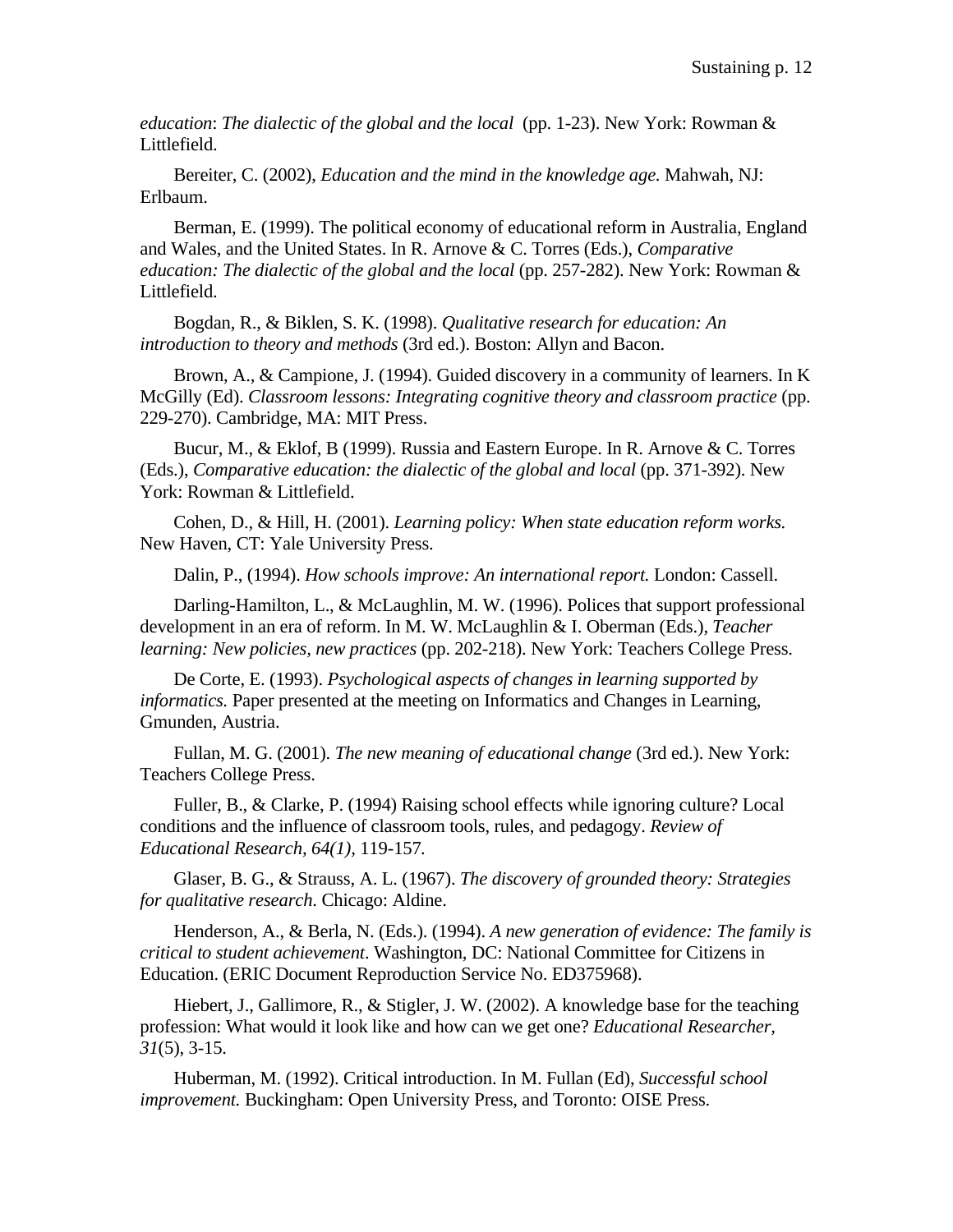Kozma, R. B. (1994). Will media influence learning? Reframing the debate. *Educational Technology Research and Development, 42(2),* 7-19.

Kozma, R. B. (Ed.). (2003). *Technology, innovation, and educational change: A global perspective*. Eugene, OR: International Society for Technology in Education.

Louis, K., & Miles, M. (1991). Improving the urban high school: What works and why. New York: Teachers College Press.

McLaughlin, M. (1993). What matters most in teachers' workplace context? In J. Little &M. McLaughlin (Eds), *Teacher's work: Individual, colleagues, and contexts* (pp.97- 123). New York: Teachers college Press.

Means, B., & Olson, K. (1995). *Technology's role in education reform: Findings from a national study of innovative schools*. Washington, DC: U.S. Department of Education Office of Educational Research and Improvement.

Means, B., Penuel, W., & Padilla, C. (2001). *The connected school : Technology and learning in high school.* San Francisco: Jossey-Bass.

Metz, M. H. (1993). Teachers' ultimate dependence on their students. In J. W. Little & M. W. McLaughlin (Eds.), *Teacher's work: Individuals, colleagues, and contexts* (pp. 104- 136). New York: Teachers College Press.

Pergrum, W., & Anderson, R. (1999). *ICT and the emerging paradigm for lifelong learning.* Amsterdam: International Association for the Advancement of Educational Achievement.

Rogers, E. M. (1995). *Diffusion of innovations* (4th ed.). New York: Free Press.

Samoff, J. (1999). No teacher guide, no textbooks, no chairs: Contending with crisis in African education. In R. Arnove & C. Torres (Eds.), *Copmparative education: The dialectic of the global and the local* (pp. 393-432). New York: Rowman & Littlefield.

Sandholtz, H., Ringstaff, C., & Dwyer, D. (1997). *Teaching with technology: Creating student-centered classrooms.* New York: Teachers College Press.

Schofield, J. W., & Davidson, A. L. (2002). *Bringing the Internet to school: Lessons from an urban district*. San Francisco: Jossey-Bass.

Solomon, G. (1991). Transcending the qualitative-quantitative debate: The analytic and systemic approaches to educational research. *Educational Researcher, 20(6),* 1018.

Scardamalia, M., & Bereiter, C. (1994). Computer support for knowledge-building communities. *Journal of the Learning Sciences, 3(3),* 265-384.

Stoll, L, & Fink, D. (1996). *Changing our schools.* Buckingham: Open University Press.

Strauss, A. L., & Corbin, J. (1998). *Basics of qualitative research: Techniques and procedures for developing grounded theory* (2nd ed.). Thousand Oaks, CA: Sage.

Su, Z. (1999). Asian education. In R. Arnove & C. Torres (Eds.), Comparative education: The didalectic of the global and the local (pp.329-344). New York: Rowman & Littlefield.